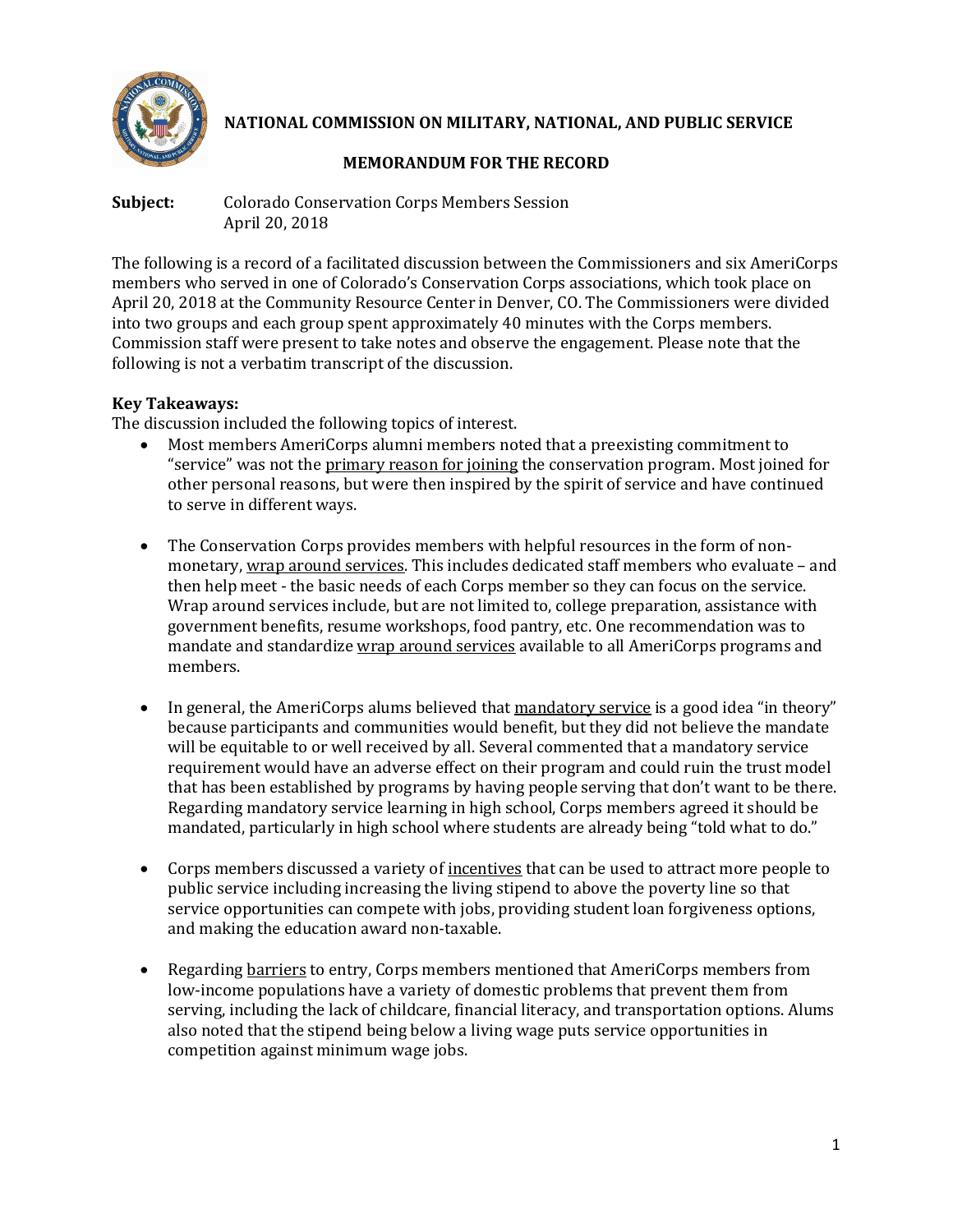#### **Meeting Discussion:**

*The Commission's meeting with six Colorado Conservation Corps members occurred in two sessions. The first group of Commissioners to engage with the corps members included Debra Wada, Steve Barney, and Shawn Skelly. The second group consisted of Dr. Joe Heck, Ed Allard, and Janine Davidson. First, corps members were asked to introduce themselves, where they served, and what attracted them to the National Service opportunity. After going around the room, the Commissioners engaged the corps members in questions related to the Commission's research objectives including mandatory service requirement, incentives, and barriers to service. Each session lasted approximately 40 minutes.* 

#### *Commissioner prompts: What attracted you to National Service?*

• *Response Themes:* Most members admitted "national service" was not the primary reason for joining the conservation program. Most joined for other reasons including a sense of outdoor adventure, trying something that would take them out of their comfort zone, college debt assistance, and to gain credentials and experience that would assist them in finding similar positions in the federal government.

**Member A** is a 23-year-old AmeriCorps member serving with the Energy & Water Conservation Corps where she helps low-income families save money by installing low-energy appliances. She is driven by the opportunity to help people living in poverty as she came from a similar background and understands their struggle. The gratitude she receives from the people she helps is what keeps her interested; she is not serving for the money. She also appreciates the money for college she plans to receive, stating she never imagined herself going to college, but now wants to. Member A happened into the Conservation Corps by accident; she lives in the projects across the street from the Corps office, and walked in one day. Although the pay was not good, she needed a job, and after her initial 300-hour commitment, realized she loved giving back to people just like her. She says the experience has changed her completely.

**Member B** is a two-time AmeriCorps Alum who is now working for the US Forest Service. He heard about AmeriCorps while in college ROTC. The education award is what initially attracted him to the conservation corps. He served two terms with the Student Conservation Association before commissioning into the Army. After leaving the military, Member B returned to conservation work and was involved in piloting the Veterans Fire Corps program. He found the purpose-driven mission to be similar to what he experienced with the military. He noted that the veterans in this program are looking for job skills, which distinguishes the program from other conservation corps programs. Soon after, he moved into a job as a hotshot firefighter with the US Forestry Service. Member B mentioned that the conservation corps' hiring authorities are helpful in expediting the federal government hiring process.

**Member C** is a three-term AmeriCorps Alum who has transitioned to working for the US Forest Service on a timber marking crew. Member C ended up with the Corps by accident: she was looking to be the coolest version of herself she could be, and wanted adventure; it was only through this experience that she came to appreciate the intrinsic value of service and other benefits she never expected to realize. To her, serving is AmeriCorps was a means to an end where she could gain valuable experience working with the environment; AmeriCorps service in two conservation corps associations was a stepping stone for a career in the federal government.

**Member D** is a three-term AmeriCorps alum who now serves as the Program Coordinator at the White Mountain Apache Program. He joined the Arizona Conservation Corps because he wanted to try something that would take him outside of his comfort zone. He was born in Phoenix and grew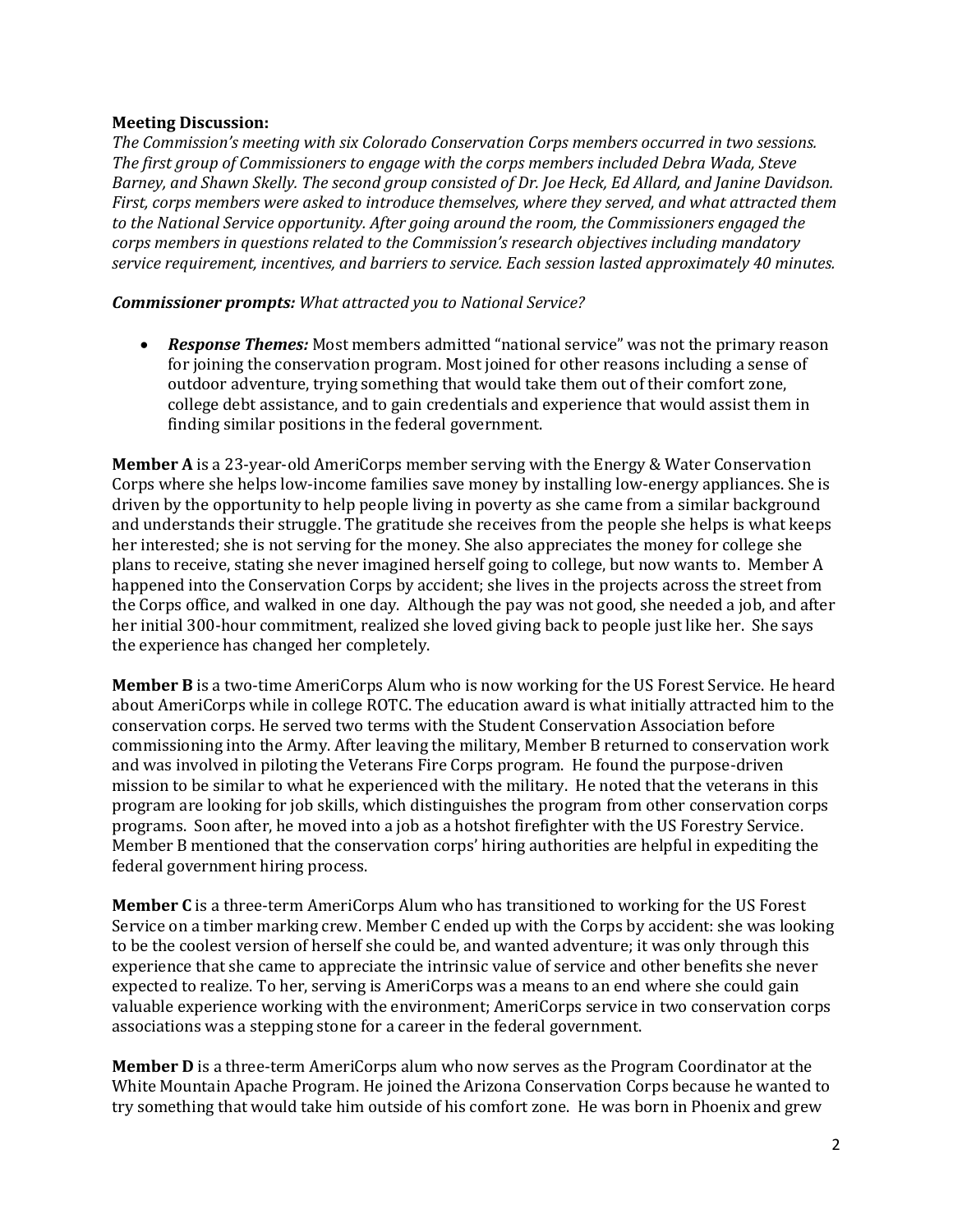up on a Navajo reservation. He was not predisposed to service, but the experience of working for the Conservation Corps and the sense of community and team work that accompanied the service hooked him. Now, he works mainly on 3-6 month projects. He has moved into a leadership role and tries to challenge the members who work on his teams to get them out of their comfort zones. Member D noted that a barrier to serving in AmeriCorps is the age limitation: he joined the Corps when he was 24 years old, just inside the 18-25 year old age eligibility requirement. He senses that other people in circumstances similar to him may be too old to join.

**Member E** is an AmeriCorps Alum who now works for the National Park Service's Intermountain Regional Office as a Youth Program Assistant. Her first encounter to conservation service was in high school with the Student Conservation Association, an experience that "changed her life." She knew she wanted to share this opportunity with others. After college she knew she wanted to do another tour with the conservation corps, particularly to earn an education award to help with her college debt. She has found the development outcome approach of the Corps to have had a notable impact on her and helped her to develop job skills and experience.

**Member F** is a two-term AmeriCorps Alum who served as an AmeriCorps Leadership and Conservation Corps member and Alumni mentor at Mile High Youth Corps. He joined after college and has now worked for 8 years with the Conservation Corps and manages a staff of 170 working on various stewardship projects. He grew up playing in the woods of Indiana with his brother; he was also a Boy Scout growing up and earned the rank of Eagle Scout. Originally wanting to serve in the Peace Corps, he decided to serve in a conservation corps after college because he was dating someone and thought moving abroad would limit his relationship. The Corps gave him a sense of purpose and direction. In his experience, beyond the direct impact of Corps service, the Corps also helps members who are trying to change their lives and provides a career pathway to federal government service. He noted that the National Park Service and U.S. Forestry Service have aging employee populations and the Corps provides the certifications and skills needed for those jobs.

#### *Commissioner prompts: Can you talk a bit more about "wrap-around services"?*

**Member F** explained that Mile High Conservation Corps has three full-time counselors onsite to provide support and assist to Corps members during their service year. The services include meeting with Corps members to determine what basic needs the members require so they can focus on their work. The Corps provides assistance in connecting members to food assistance programs and child care. Other "wrap-around" services required include a food pantry, employment and education curriculum to prepare members to enter jobs or college, resume assistance, interview practice, and assistance with applying for federal benefits such as the SNAP program or the FAFSA for student loans.

### *Commissioner prompts: Should service be mandatory?*

**Member C** drew from her personal experience. She said she joined the Corps for selfish reasons – not because of the ethic of service - but noted that over time, the ethic of service became a part of her. She liked the idea of mandatory service but had concerns about how it would be received and was leery about how one would implement a program without seeming too "shovey."

**Member E** also liked the philosophy of mandatory service. She had concerns about equity. Not everyone is able to serve, and some people have significant financial needs to make money for their families or pay off loans.